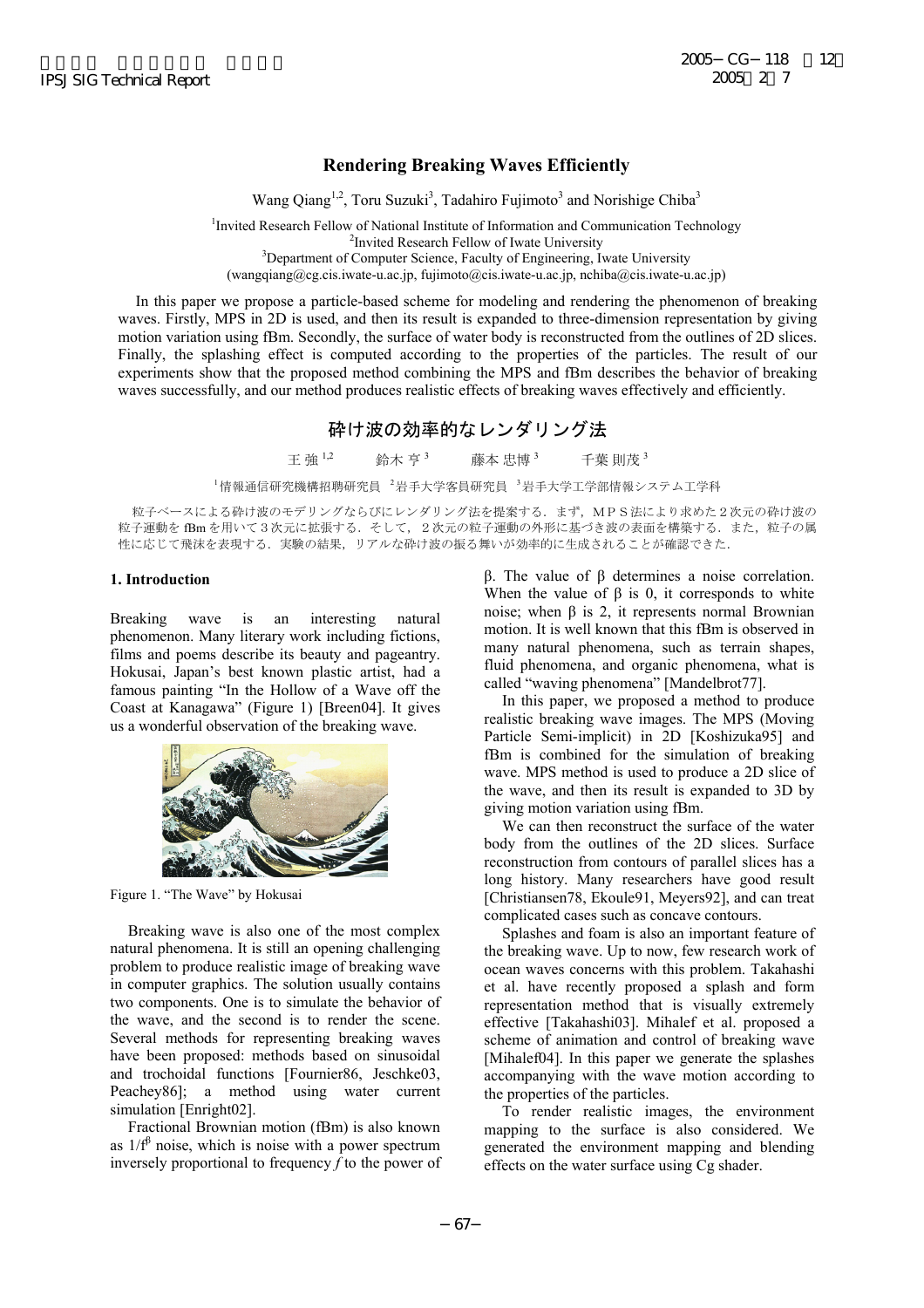#### **2. Particle-based Animation of Breaking Waves**

Physical model is an important component of fluid simulations. Most of the previous works are based on the Navier-Stokes equation. There are different solvers for simulation in Computer Graphics. J. Stam proposed a stable but not accurate method solver. Takahashi et al. use CIP method to solve the equations [Takahashi03].

We employ the MPS method [Koshizuka95] to solve the physical model of the simulation phase.

#### **2.1 Moving Particle Semi-implicit Method (MPS)**

The MPS method used in the proposed method is a Lagrange type simulation method using particles, and handles incompressible flow. The right side of the Navier-Stokes equation in equation (1), which is a governing equation of fluid, is made up of a pressure term, a viscosity term and an external force term.

$$
\frac{du}{dt} = -\frac{1}{\rho} \nabla P + \nu \nabla (\nabla u) + f \tag{1}
$$

Here, t is time, u is velocity,  $\rho$  is density,  $P$  is pressure, ν is dynamic coefficient of viscosity, and *f* is external force. The MPS method discretizes this equation by using interaction between particles. The interaction between particles is modeled based on the weight function  $w(r)$  below.

$$
w(r) = \begin{cases} \frac{r_e}{r} - 1 & 0 \le r < r_e\\ 0 & r_e < r \end{cases} \tag{2}
$$

Here, *r* is a distance between two particles, and *re* is a range in which the interaction between particles extends. The gradient model at the position of a particle *i* is as follows.

$$
\langle \nabla \phi \rangle_i = \frac{d}{n^0} \sum_{j \neq i} \frac{\phi_j - \phi_i}{\left| \vec{r}_j - \vec{r}_i \right|^2} \left( \vec{r}_j - \vec{r}_i \right) w \left( \left| \vec{r}_j - \vec{r}_i \right| \right) \tag{3}
$$

For a physical quantity *φ*, this equation means averaging gradient vectors  $(\phi_j - \phi_i)(\vec{r}_j - \vec{r}_i)/|\vec{r}_j - \vec{r}_i|^2$ between a particle *i* and particles *j* around the particle *i* using the weight function w. Here, d is space dimension, and n0 is a fixed value for particle density. The Laplacian model at the position of a particle *i* is as follows.

$$
\left\langle \nabla^2 \phi \right\rangle_i = \frac{2d}{n^0 \lambda} \sum_{j \neq i} (\phi_j - \phi_i) w \left| \overrightarrow{r_j} - \overrightarrow{r_i} \right| \tag{4}
$$

This equation means providing physical quantity of particles *j* around particle *i* to the particle *i* using the weight function  $w$ . Here,  $\lambda$  is a coefficient for adjusting the variance of the distribution to analytical solution.

#### **2.2 Two-Dimensional Simulation**

In the proposed method, first of all, two-dimensional simulation of waves washing against a beach or a wharf is carried out using the MPS method. The waves are generated using a wave making method called "piston type" model with a wave making plate, as shown in Figure 2. In order to simplify the implementation of the simulation, the beach, wharf, and wave making plate are also represented using particles that are solidified. Figure 3 shows simulation results of waves washing up on a beach, and waves washing against a wharf. Table 1 shows the numbers of particles used and computation time. The number of simulation steps was 20,000, and the computing environment used was a 2.6 GHz Pentium 4 CPU and 512 M Byte of memory.



**Figure 2.** Piston type wave making method.



**Figure 3.** Frame sequences of animations of breaking waves generated by two-dimensional simulation. (a) Waves washing up on a beach. (b) Waves washing against a wharf.

**Table 1.** The numbers of particles used and computation time for two-dimensional simulation of breaking waves.

|       | total<br>number of<br>particles | number<br>of fluid<br>particles | Number<br>of wall<br>particles | computation<br>time |
|-------|---------------------------------|---------------------------------|--------------------------------|---------------------|
| beach | 2903                            | 1625                            | 1278                           | 4132 sec            |
| wharf | 3993                            | 2651                            | 1342                           | 6076 sec.           |

#### **2.3 Expansion to Three-Dimensional Animation**

In the proposed method, basically, a threedimensional animation is obtained by arranging n two-dimensional simulation results in the direction orthogonal to wave advancing direction, as shown in Figure 4. However, if the arranged two-dimensional results are completely the same, the resulting threedimensional motion has an unnatural impression. Therefore, in the proposed method, we utilize two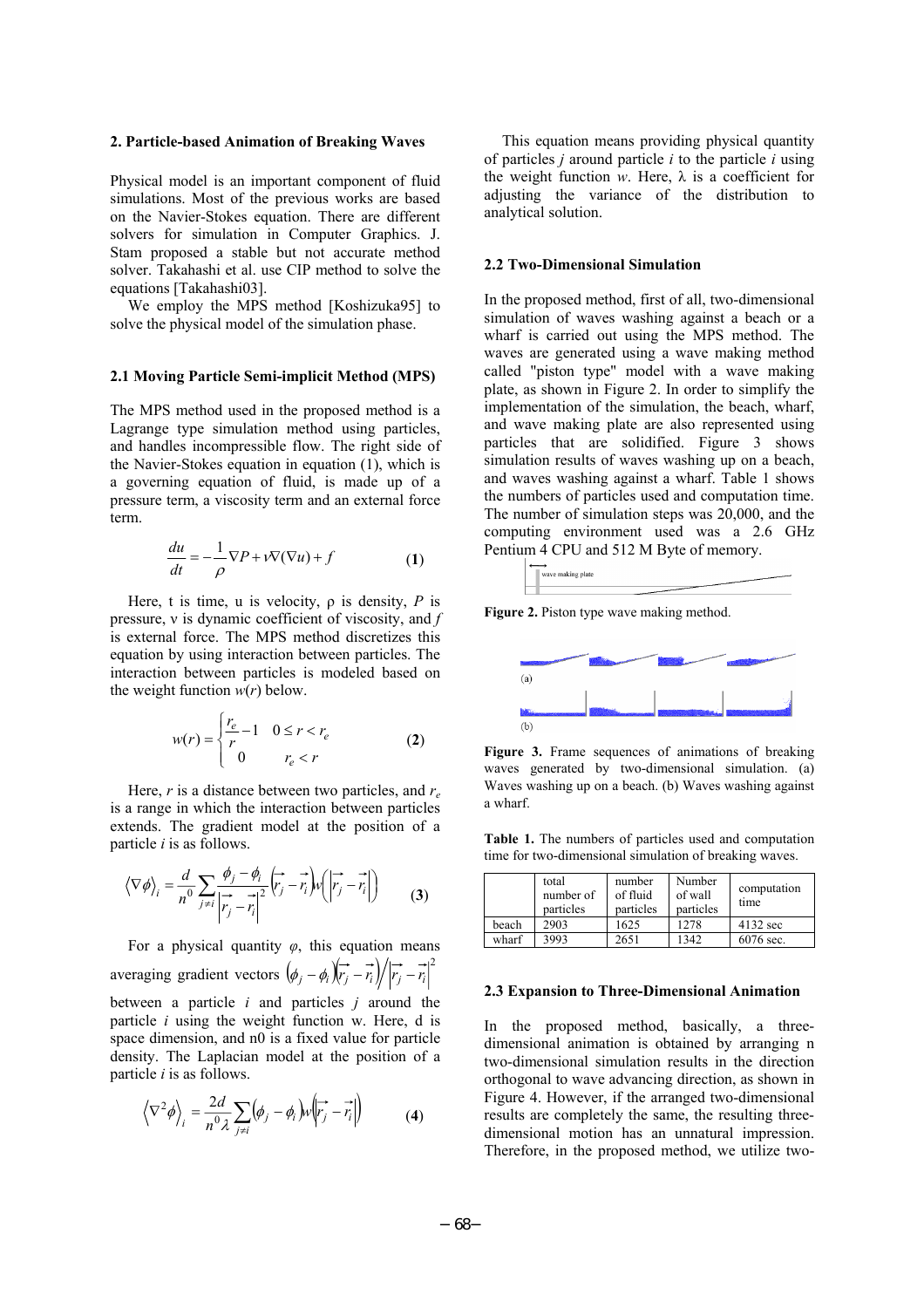dimensional fBm to remove the uniformity of the three-dimensional wave motion as described below.



**Figure 4.** Expansion of two-dimensional simulation results to three dimensions.

First,  $D_2(s)$  denotes a set of position data of particles obtained at each computation step  $s = 0, 1, \ldots$ 2, ... of the two-dimensional simulation. A twodimensional animation is usually generated by displaying  $D_2(s_i)$  obtained at sampling time  $s_i$  for each fixed increment ∆*s* at frame time *ti*. Here, if a three-dimensional animation is obtained by arranging n sets of the same  $D_2(s_i)$ , as described above, a set of position data  $D_3(k, t_i)$  of particles in line  $k = 1, 2, 3, \ldots, n$  on the three-dimensional space at frame time *ti* for each fixed increment ∆*t* becomes as follows (Figure 4).

$$
D_3(k, t_i) = D_2(s_i), k = 1, 2, ..., n
$$
 (5)

$$
t_0 = 0, t_{i+1} = t_i + \Delta t, i = 0, 1, 2... \tag{6}
$$

$$
s_0 = 0, s_{i+1} = s_i + \Delta s, i = 0, 1, 2... \tag{7}
$$

In order to produce three-dimensional natural motion in  $D_3(k, t_i)$ , the proposed method samples  $D_2$ at different sampling time  $s_{ki}$  for each line  $k$ , not at the same sampling time  $s_i$  for all lines  $k$  as described above. Specifically,  $D_3(k, t_i)$  for line *k* at frame time  $t_i$  is obtained using the following equations.

$$
D_3(k, t_i) = D_2(s_{k,i}), k = 1, 2, ..., n
$$
 (8)

$$
t_0 = 0, t_{i+1} = t_i + \Delta t, i = 0, 1, 2... \tag{9}
$$

$$
s_{k,i} = 0, s_{k,i+1} = s_{k,i} + \Delta s_{k,i}, i = 0,1,2...
$$
 (10)

$$
\Delta s_{k,i} = f_d(\Delta s, \text{Noise}(k, t_i)), i = 0, 1, 2... \tag{11}
$$

Here, Noise $(k, t)$  is a two-dimensional fBm noise function. The section of this function for each *k* is one-dimensional fBm noise function, which has correlation to one another. The function  $f_d$  rounds up or down the value of ∆*s* Noise(*k*, *ti*) to a discrete value  $\Delta s_{ki}$  so as to make  $s_{ki}$ ,  $i = 0, 1, 2, \ldots$ , sampling time at which a data exists in  $D_2$ . This mechanism appropriately changes the sampling interval ∆*sk*,*i* for each line k and each frame time ti, and results in realizing natural three-dimensional motion. In implementation, the function  $Noise(k, t)$  only has a finite length with respect to *t*. Therefore, in order to perform sampling over a long time period *t*, the function is used cyclically. Besides, in order to acquire an appropriate sampling interval in equation

(11), the function is given the condition that  $0.75 \leq Noise(k, t) \leq 1.25$ .

### **3. Surface Reconstruction and Rendering of the Water Body**

The geometric representation of the fluid body is another component of fluid simulation. Triangular mesh is usually used. Many approaches, such as level set based methods [Enright02, Foster01, Takahashi03], use modified marching cubes to extract the surface of the triangular surface of the water body.

We get the triangular mesh of the breaking wave by tiling triangle strips from the outlines of 2D slices. This process is divided into two steps: extracting the outlines of the 2D simulation; constructing the smooth surface from the 2D outlines.

## **3.1 Outline Extraction of the 2D Simulation**

To extract the outlines of the 2D MPS simulation result, firstly we have to project the simulation to a grid. A slice of 2D MPS of particles is demonstrated below.



**Figure 5.** A slice of 2D simulation.

In the initial state of the MPS computation, the particles are put into a grid of "Piston Type" Model. We construct a blank image with the same resolution as this grid's. The image is filled initially with background color.

Each particle is projected onto this image. If a particle is fallen among the four neighboring grid points, then the four pixels is marked to be foreground pixel. Figure 6 shows the projected resulting image of the slice of Figure 5.



**Figure 6.** Projected Image of 2D Simulation.

Then we can extract the outline using some technique of image processing. In Figure 6, the outline is drawn in a sky blue color. The outline is compound of successive pixels (grid points) in a fixed direction, say anti-clockwise order. Moreover, the extracted outline is not a contour which is closed. We just take the part of the contour on the top face of the water surface, neglecting the parts of the side faces and the bottom face.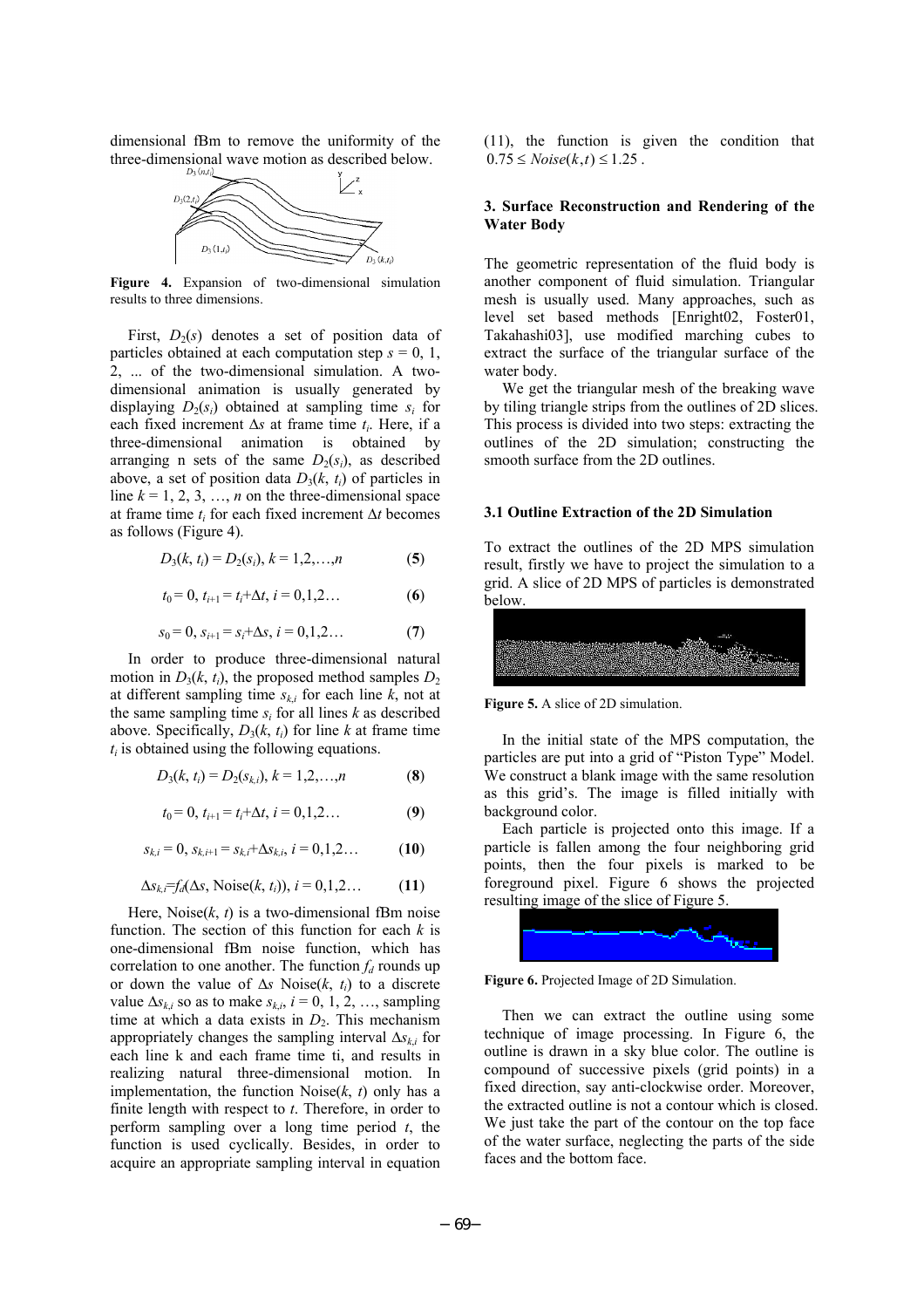#### **3.2 Surface Reconstruction from the 2D Outlines**

The slices of 2D MPS simulation are parallel, so they are arranged along the *z*-axis, and each slice is given a fixed *z*-value. The tiling process is performed on the outlines pair by pair. For each pair of outline, it is partitioned into segments, and then we tile triangle strips segment by segment.

#### **3.2.1 Partition of Outline Pair**

Given an outline  $O_i = \{P_i, i = j_1, \ldots, j_M\}$ , it is defined on a *x*-*y* plane, and all the vertices have a fixed *z*coordinate, say *zj*.

As shown in the following figure, the outline may have more than one intersection points with the vertical straight line  $x=x_i$ . We use  $F(x_i, z_j)$  to denote this number.



**Figure 7.** An outline on *x*-*y* plane.

For two outlines  $O_j = \{P_i, i = j_1, \ldots, j_M\}$  and  $O_j = \{P_i, i = j_1, \ldots, j_M\}$  $i=j'_{1},..., j'_{N}$ , we can divide them into  $l(\overline{l>0})$ successive segment pairs along the *x*-axis direction:

$$
\begin{aligned} &\left\{P_{j_1}, \cdots, P_{k_1} \right\} \left\{P_{j'_1}, \cdots, P_{k'_1} \right\} \\ &\left\{P_{k_1}, \cdots, P_{k_2} \right\} \left\{P_{k'_1}, \cdots, P_{k'_2} \right\} \\ &\vdots \\ &\left\{P_{k_{l-1}}, \cdots, P_{j_M} \right\} \left\{P_{k'_{l-1}}, \cdots, P_{j'_M} \right\} \\ &x_{k_i} = x'_{k_i}, \quad i = 1, \cdots, l-1 \end{aligned}
$$

where  $F(x_k, z_i) = 1$  and  $F(x_{k_i}, z_{i_i}) = 1$ , and  $(x_i, z_{i_i}) = 1$ 





**Figure 8.** Partition of a pair of outlines.

As shown in the above figure, the outline can be partitioned into segments along *x*-axis direction: *x*0  $x_2, x_2-x_4, x_4-x_7...$ 

#### **3.2.2 Tiling Triangular Strip**

After the outlines are partitioned into segments along x-axis, we then construct the triangular surface segment by segment.



**Figure 9.** Tiling of triangles between two outlines.

Given two outline segments  $O_1 = \{P_i, i=1,\ldots,M\}$ and  $O_2 = \{Q_i, i=1,\ldots,N\}$  and a weight function  $w(V_1,$  $V_2$ ), where  $V_1$  and  $V_2$  are two successive points on an outline, we tile a triangle strip between  $O_1$  and  $O_2$ .  $+k-$ 1 *i k*

We define 
$$
W(P_i, P_{i+k}) = \sum_{j=i}^{i+k-1} w(P_j, P_{j+1})
$$
.

In the initial step, we set  $i=j=0$ .

There are many tiling criteria [Christiansen78, Ekoule91, Meyers92]. Here we choose the following.

If the inequality (12) is satisfied, then the triangle  $P_i P_{i+1} Q_i$  is added, otherwise the triangle  $P_i Q_i Q_{i+1}$  is added.

$$
|W(P_0, P_i) + w(P_i, P_{i+1}) - W(Q_0, Q_i)| < |W(Q_0, Q_i) + w(Q_i, Q_{i+1}) - W(P_0, P_i)|
$$
\n(12)

The weight function plays a key role in the tiling process. A common weight function is the normalized distance between two vertices:

$$
w(V_1, V_2) = |V_1V_2| / L.
$$

where  $L$  is the total length of the outline segment, and  $|V_1V_2|$  means the length of line segment  $V_1V_2$ .

But this function can not deal with concave outlines. It may produce distorted surface in concave cases. In the following section we describe the algorithm for the calculation of the weight function.

#### **3.2.3 Calculation of the Weight Function**

For the non-convex case, we have to deal with the concave section on the outline. We use the method in [Ekoule91] to calculate the weight of the edges.

Given a contour  $C = C^0 = \{P_1, i = 1, ..., M\}$ ,  $H^0$  is the convex hall of  $C^0$ .  $P_{i1}$  and  $P_{j1}$  is two successive vertices in  $H^0$  but not successive in  $C^0$ .  $C^1_{(i_1,j_1)}$ denotes the set of points on the contour between *P i*1 and  $P_{i1}$ , and this set is defined to be 1-order concave section. In Figure 10, we have  $C_{(3,10)}^1 = \{P_3, P_4, \ldots, P_{10}\}.$  $P_0$  $P<sub>2</sub>$  $P_2$  $P_8$ 



 $P_9 \rightarrow P_{10}$ 

 ${\mathsf P}_4$  $\mathbb{P}_{\mathbb{Z}}$  P<sub>6</sub>

 $P_1$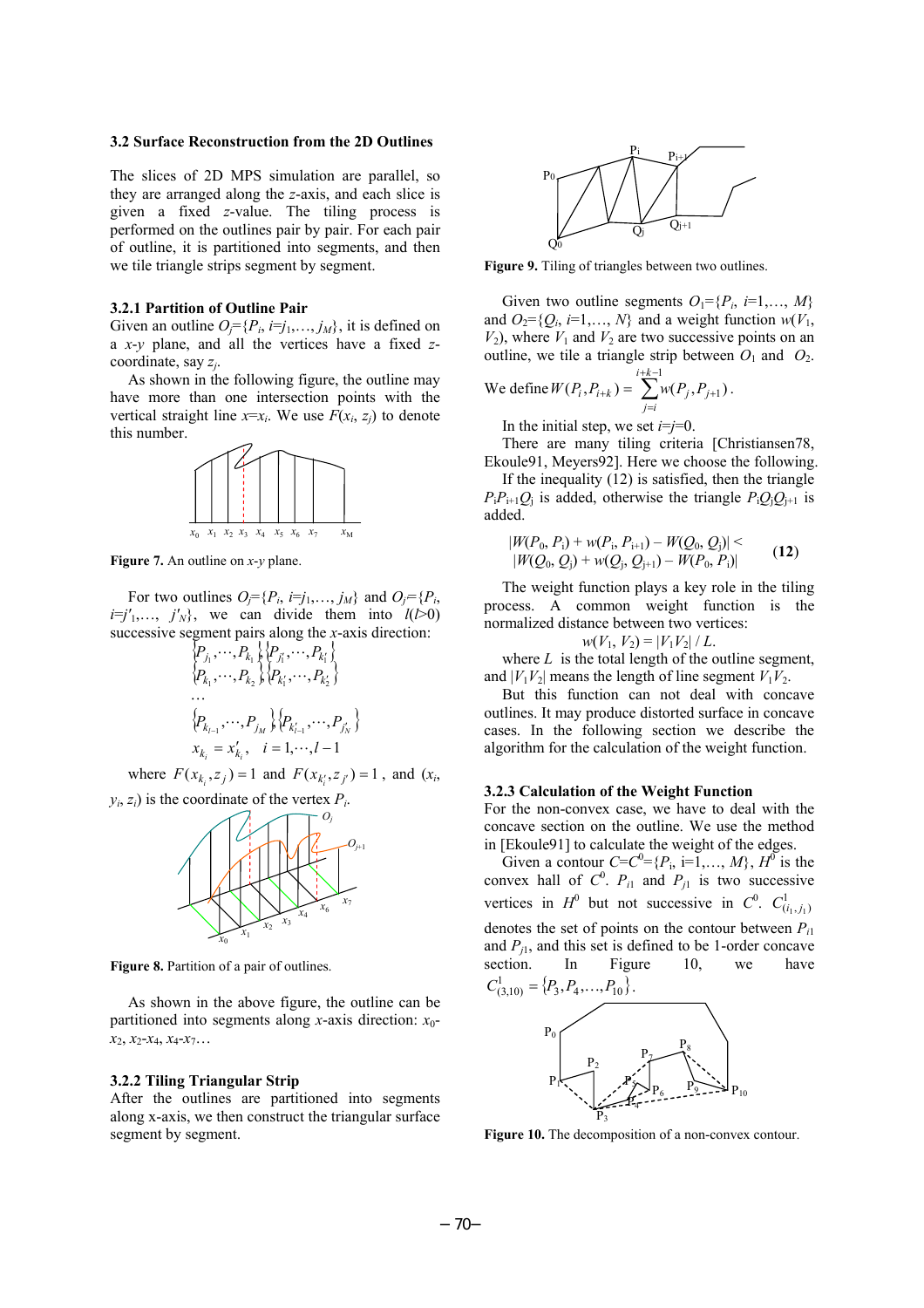For a *n*-order concave section  $C_{(i_1,j_1)(i_2,j_2)\dots(i_n,j_n)}^n$ , and its convex-hull  $H<sup>n</sup>$ . If they are the same, then the decomposition terminates. If not, then the decomposition continues and we get the (*n*+1)-order concave section.

After the decomposition of the contour, the next step is to project each vertex onto its convex hull.

For a n-order concave section  $C_{(i_1, j_1)(i_2, j_2)\dots(i_n, j_n)}^n$ , we first project to the vertices in this section to  $P_{i_n} P_{j_n}$ .



Figure 11. The projection for concave section.

For a point  $P_i$ ,  $i \in (i_n, j_n)$ , we project it to a point  $P'$ <sup>*i*</sup>, which is on the line segment  $P_{i_n}P_{j_n}$ . Its coordinate  $(x_i, y_i)$  is calculated as follows:

$$
\begin{cases} x'_{i} = x_{i} + R_{i}(x_{j_{n}} - x_{i_{n}}) \\ y'_{i} = y_{i} + R_{i}(y_{j_{n}} - y_{i_{n}}) \end{cases}
$$
 (13)

Where  $R_i$  is given as:

$$
R_{i} = \frac{\sum_{k=i_{n}}^{i-1} d(P_{k}, P_{k+1})}{\sum_{k=i_{n}}^{j_{n}-1} d(P_{k}, P_{k+1})}
$$
(14)

The above process can be continued recursively, until the vertices are projected onto the initial  $convex$ -hull  $H^0$ .

Assuming that  $P_i$  is finally projected to  $\overline{P}_i$  on  $H^0$ , we calculate the weight as follows:

$$
w(P_i, P_{i+1}) = \left| \overline{P}_i \overline{P}_{i+1} \right|
$$

#### **3.3 Smoothing the Reconstructed Surface**

To delimitate the noise of particle simulation, we perform some denoising operation.

The denoising operation performs in two directions. One is to smooth outlines, and the other is to reduce the bumping between the adjacent outlines.

The first pass of smoothing is done after the outline is computed. We set the coordinate of the vertex as the weighted sum of the coordinated of itself and the proceeded and succeeded vertices.

The second pass of denoising operation is performed between adjacent outlines. For each vertex on the outline, we find its neighboring vertices on adjacent outlines, and then we set the new coordinate of this vertex as weighted sum of the coordinates of the vertices in the neighborhood.

## **4. Splash Rendering**

Splashing effect is an important feature of a scene of breaking wave. Currently, few research results are known about the rendering splashing effect. Takahashi et al. have recently proposed a splash and foam representation [Takahashi03]. In this paper, we render the splash as follows.

A particle around which the density of particles is smaller than a predefined threshold value in twodimensional simulation is determined to be an original splash particle. Then, so as to effectively visualize splashes, this particle is replaced with several new splash particles, which are rendered in white.

The new splash particles have a lifespan. After displaying them during the lifespan, they return to the original particle, which is rendered in original water color.

If the threshold value, the number of new splash particles, and the lifespan above are fixed, some noticeable defects occur due to the correlation of fBm; for example, white splash particles stretch out in a belt-shape. In order to avoid such visual artifacts, techniques below are used.

- The threshold value is changed randomly for each line.
- The number of new splash particles is changed according to the speed of the original particle.
- The lifespan is selected randomly.

In order to efficiently generate a long period of animation using fewer simulation steps, a proper data segment, which contains a few typical wave pushing and washing up motions, of a short interval  $\langle s_a, s_b \rangle$  in a two-dimensional simulation result is used cyclically. In this case, the segment is selected such that the particle configurations of  $D_2(s_a)$  and  $D_2(s_b)$  look similar. Also, if the fBm noise function Noise $(k, t)$  is simply used cyclically with respect to  $t$ , the sway of the wave crest gradually becomes too large due to the difference in the sampling time  $s_{k,i}$ of equation (25) given by accumulating the sampling intervals  $\Delta s_{ki}$  of equation (26) between lines *k*. In order to avoid this, when *t* is used cyclically, *k* is also used cyclically such that  $k = k + \Delta k$ . In generating the animation examples of Figure 11, ∆*k* was set to 20.